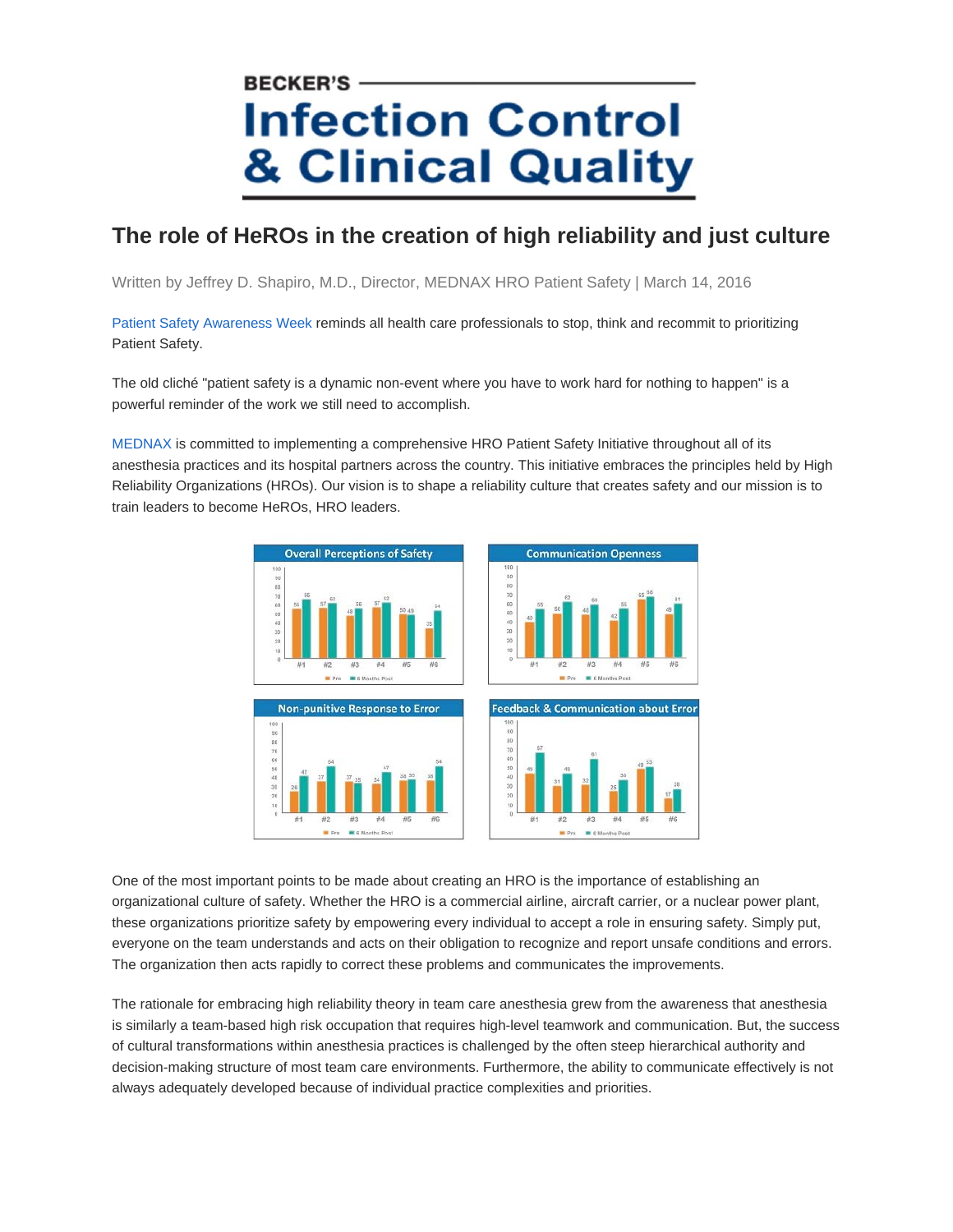

 $\checkmark$  Change implementation





If individuals in a team care model are uncomfortable speaking up and questioning authority in the interest of patient safety, then the basic premise of a team care model becomes challenged. Having an extra set of eyes and ears, and an alternative perspective caring for patients, provides the redundancy in vigilance that creates safety. A culture that empowers every member of the anesthesia team to own patient safety becomes imperative. At MEDNAX, we knew that a training program that proactively addressed cultural transformation and continuous process improvement by promoting teamwork and communication would support our patient safety and satisfaction goals as an organization.

After a successful pilot program with our anesthesiology practice at Piedmont Atlanta Hospital, a template was developed for a patient safety training program using the foundational elements of Crew Resource Management (CRM). It is CRM training that helped successfully transform the aviation industry into a HRO. The cognitive and interpersonal skills needed to manage team-based high risk activities have been successfully applied to anesthesiology. Refining critical communication skills, further developing situational awareness and teaching how to make an effective, assertive statement were basic safety skills that were reinforced.

Team skill training is an extremely important piece of high reliability development. However, the development and empowerment of leadership to facilitate engagement and adoption of HRO guiding principles is foundational to this initiative. Strong leadership within a practice and partnership with our hospitals must drive the cultural change necessary to achieve high reliability and ultimately, safe and consistent care to our patients.

Leadership development is the fulcrum to cultural change in anesthesia team care. The leadership curriculum is focused on facilitating a sense of mindfulness required for HRO development, and acceptance among colleagues. Passion, pragmatism and patience are leadership characteristics nurtured during training. In addition to high reliability and change implementation theory, teaching some basic organizational principles are key to creating HeROs.

## **12 Dimensions of Safety**



The most important philosophical tenet that leadership needs to embrace is the concept of a Just Culture. A Just Culture actually protects a safety culture and leadership needs to do more then just learn and understand its definition. Walking the walk, not just talking the talk becomes a prerequisite for a successful safety culture transformation. By promoting accountability, communication, and engagement, our MEDNAX tenets, we increase the success of change implementation. Accountability in particular is the unspoken assumption of any safety training